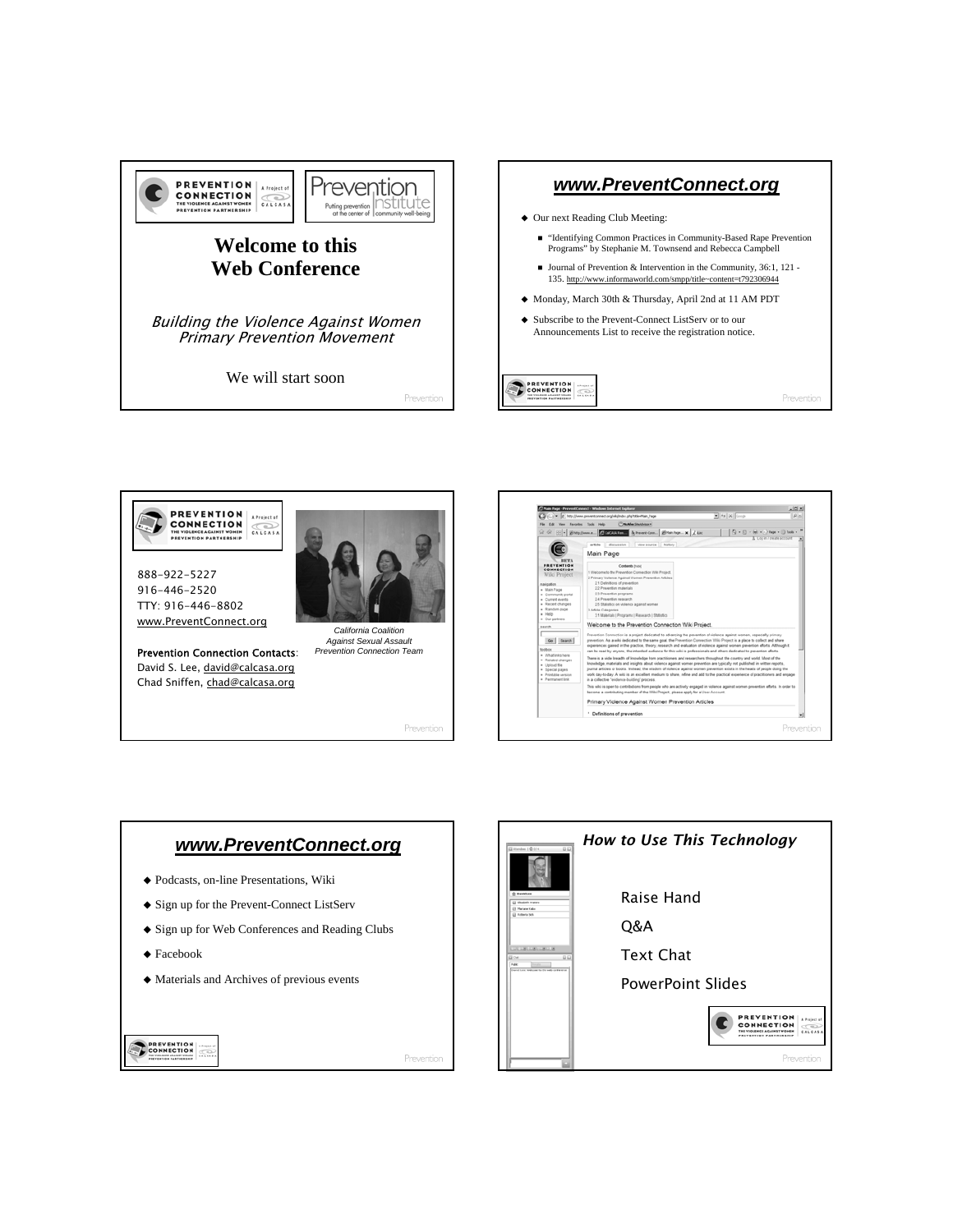









## *Learning Objectives*  $\blacklozenge$  Identify the elements of successful social movements. Identify key elements of success in the violence against women movement.  $\blacklozenge$  Identify opportunities to incorporate the principles of primary prevention into the movement to end violence against women.

Preventio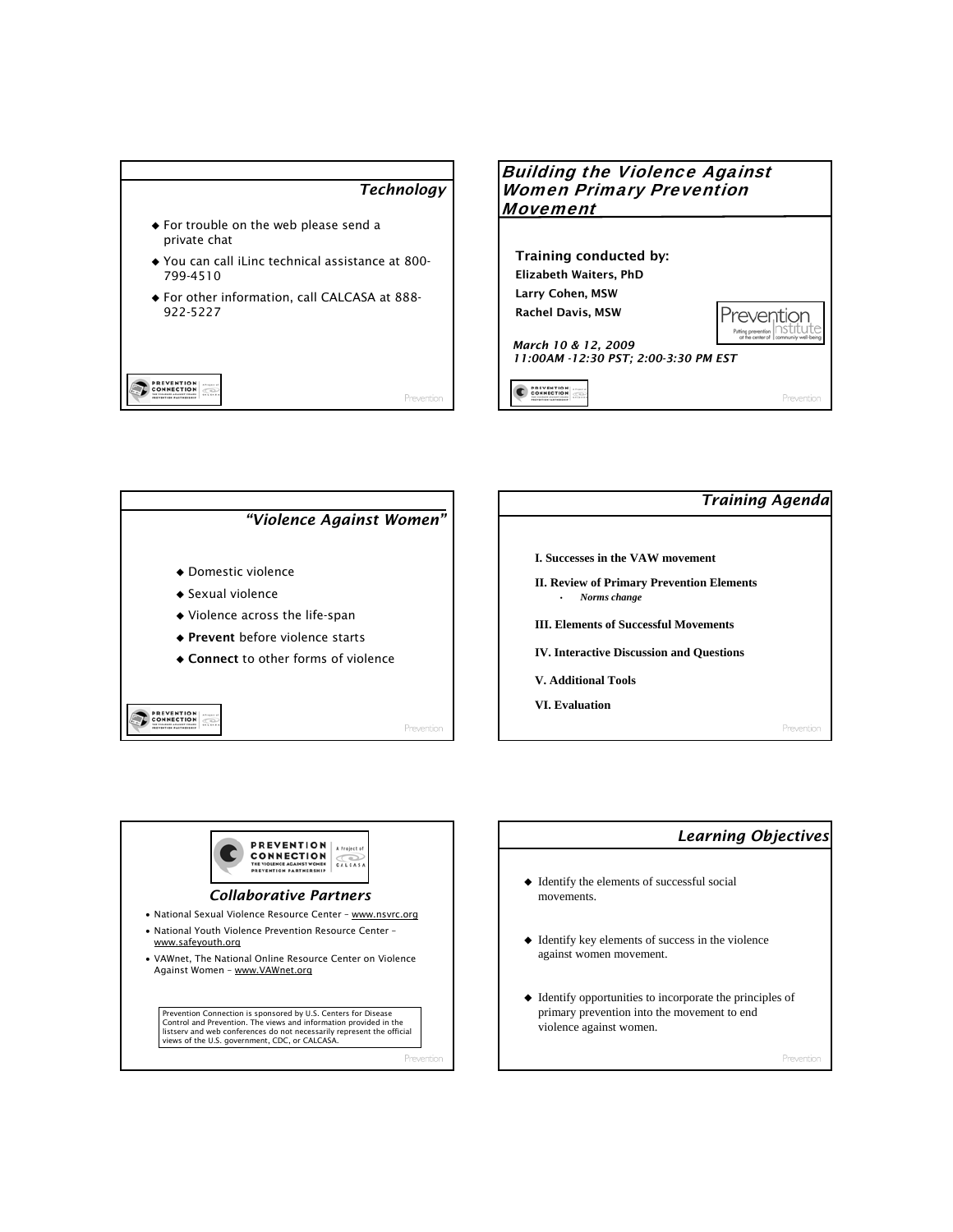| <b>Creating a World Without Violence</b><br><b>Against Women</b> |                                                            |                                                                                   |  |  |  |  |  |
|------------------------------------------------------------------|------------------------------------------------------------|-----------------------------------------------------------------------------------|--|--|--|--|--|
| When violence against women and girls ends, we will.             | Power<br>would be<br>equal<br>Playful<br>No child<br>abuse | Harmony,<br>serenity<br>Loving<br>families:<br>children<br>living<br>without fear |  |  |  |  |  |
| a politicher videos ha ande<br>clay has aren new                 | No more building<br>walls between each<br>other            | No more<br>hurting                                                                |  |  |  |  |  |
| Source: www.vdav.ora                                             | Compassion                                                 | Prevention                                                                        |  |  |  |  |  |









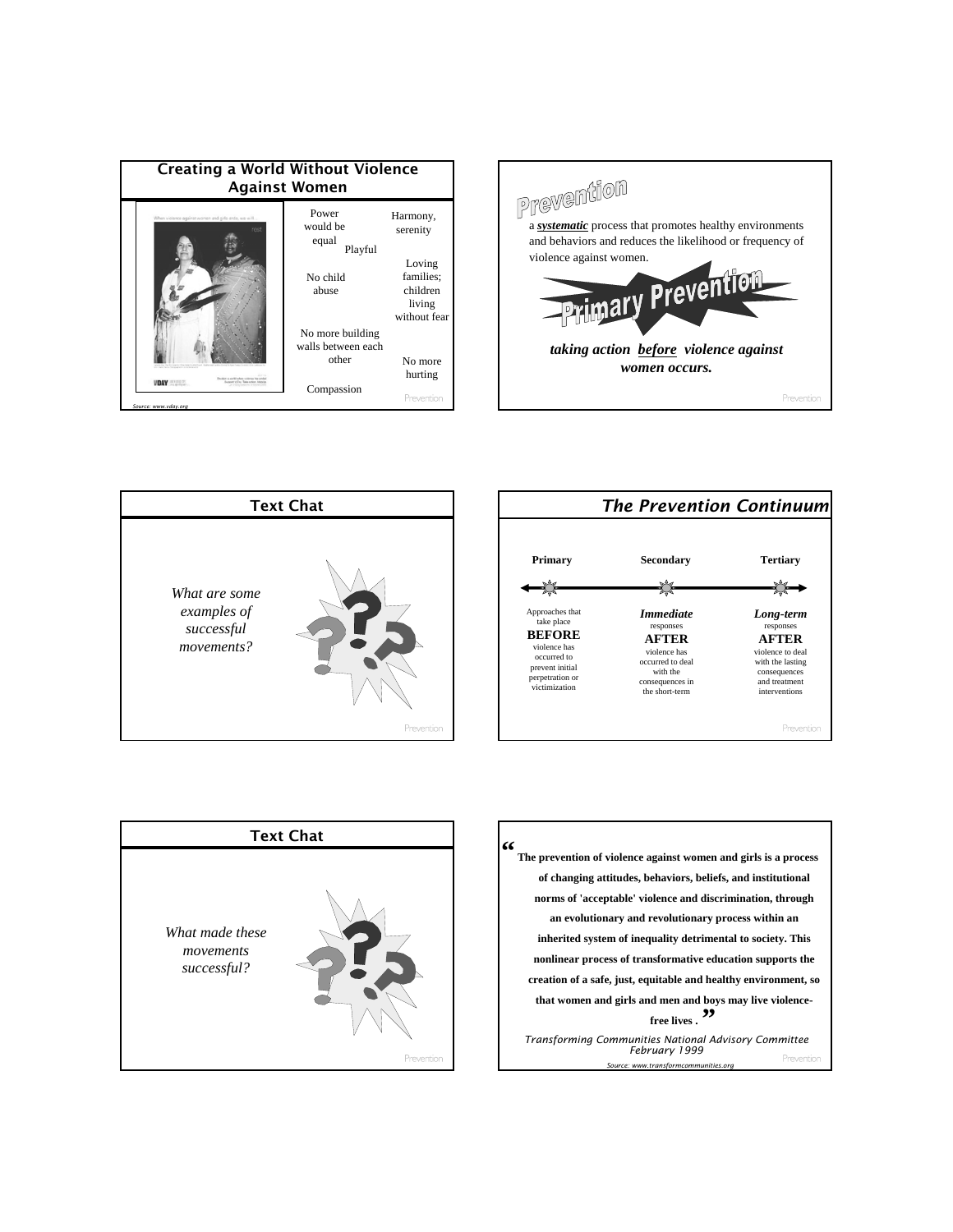









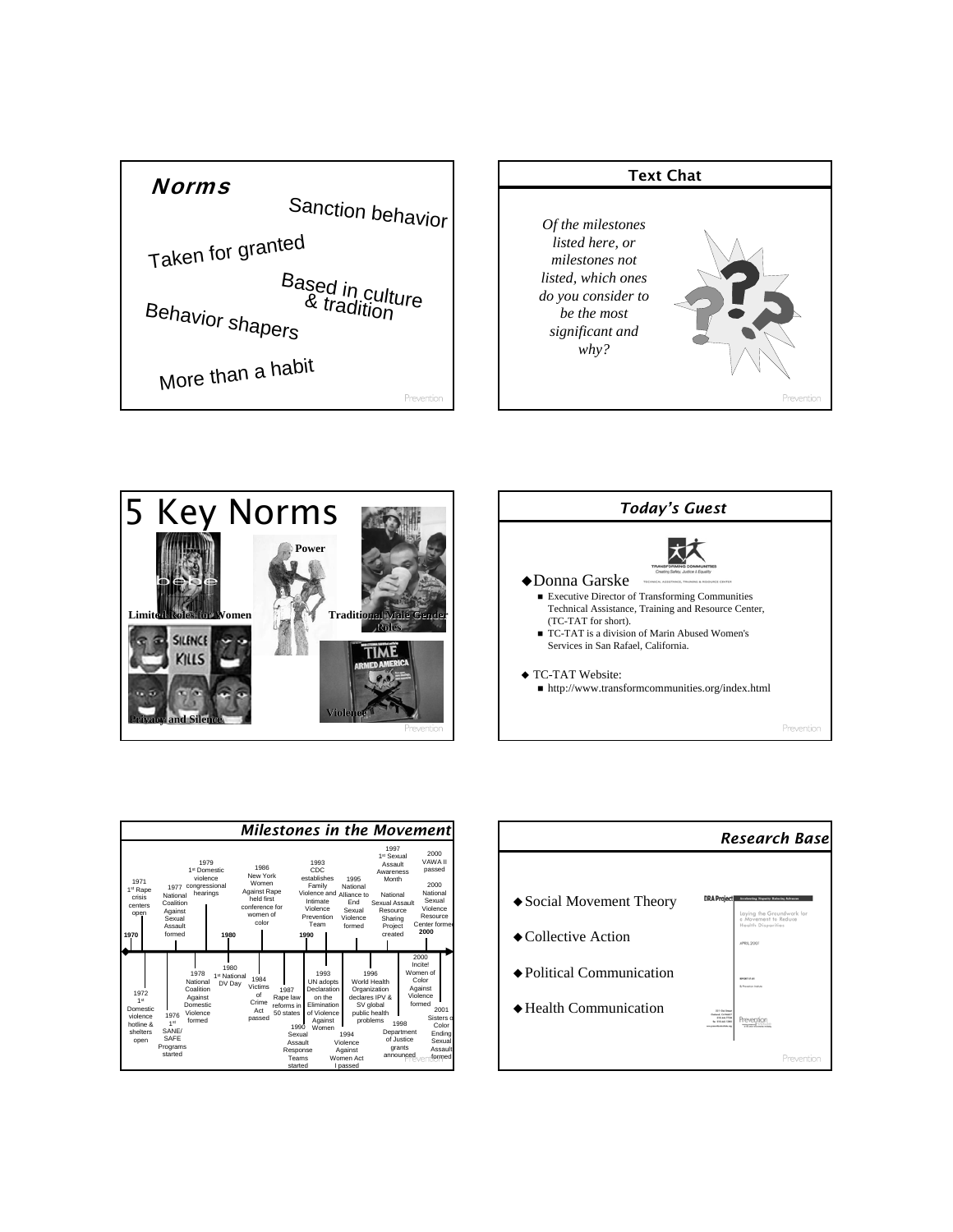









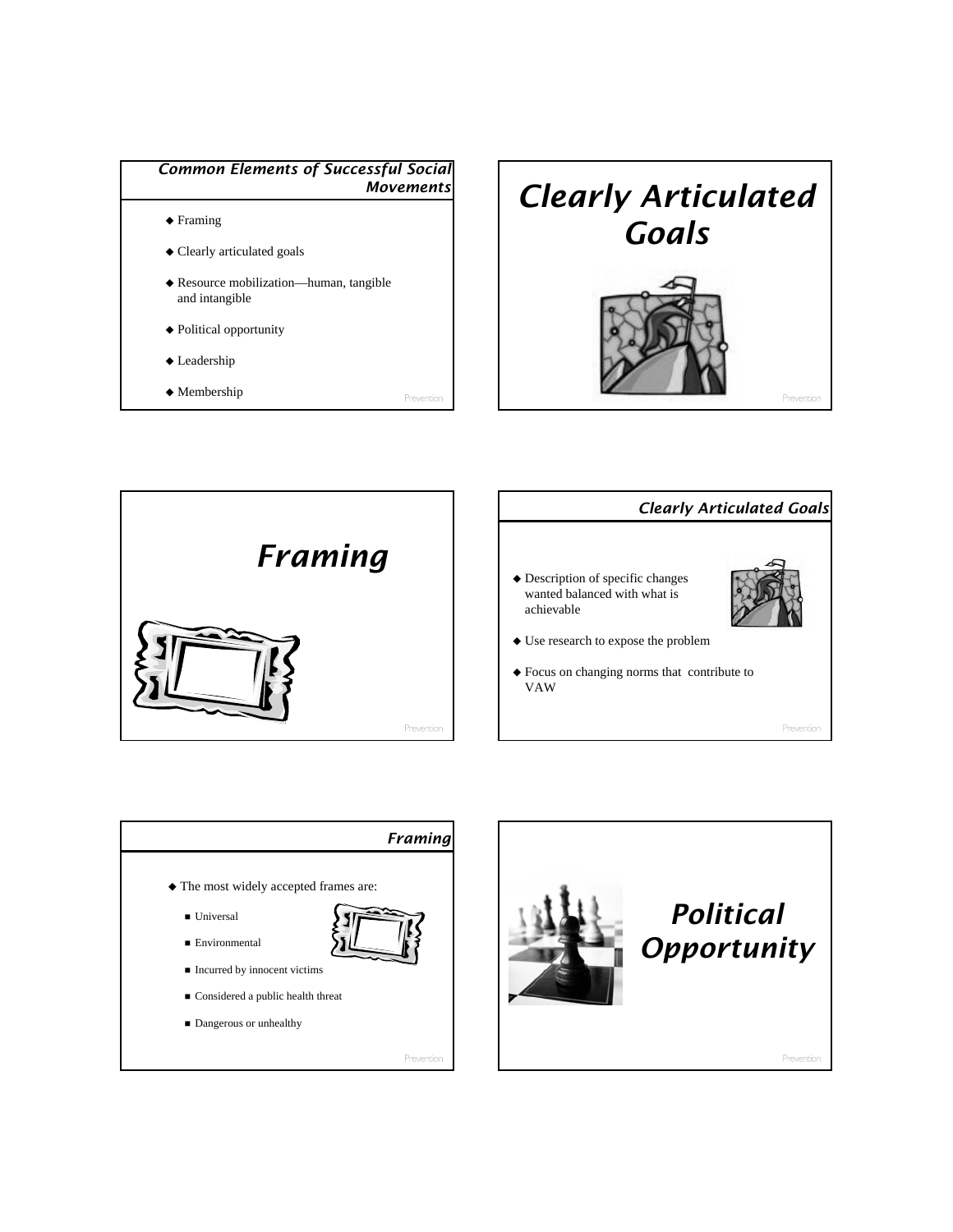









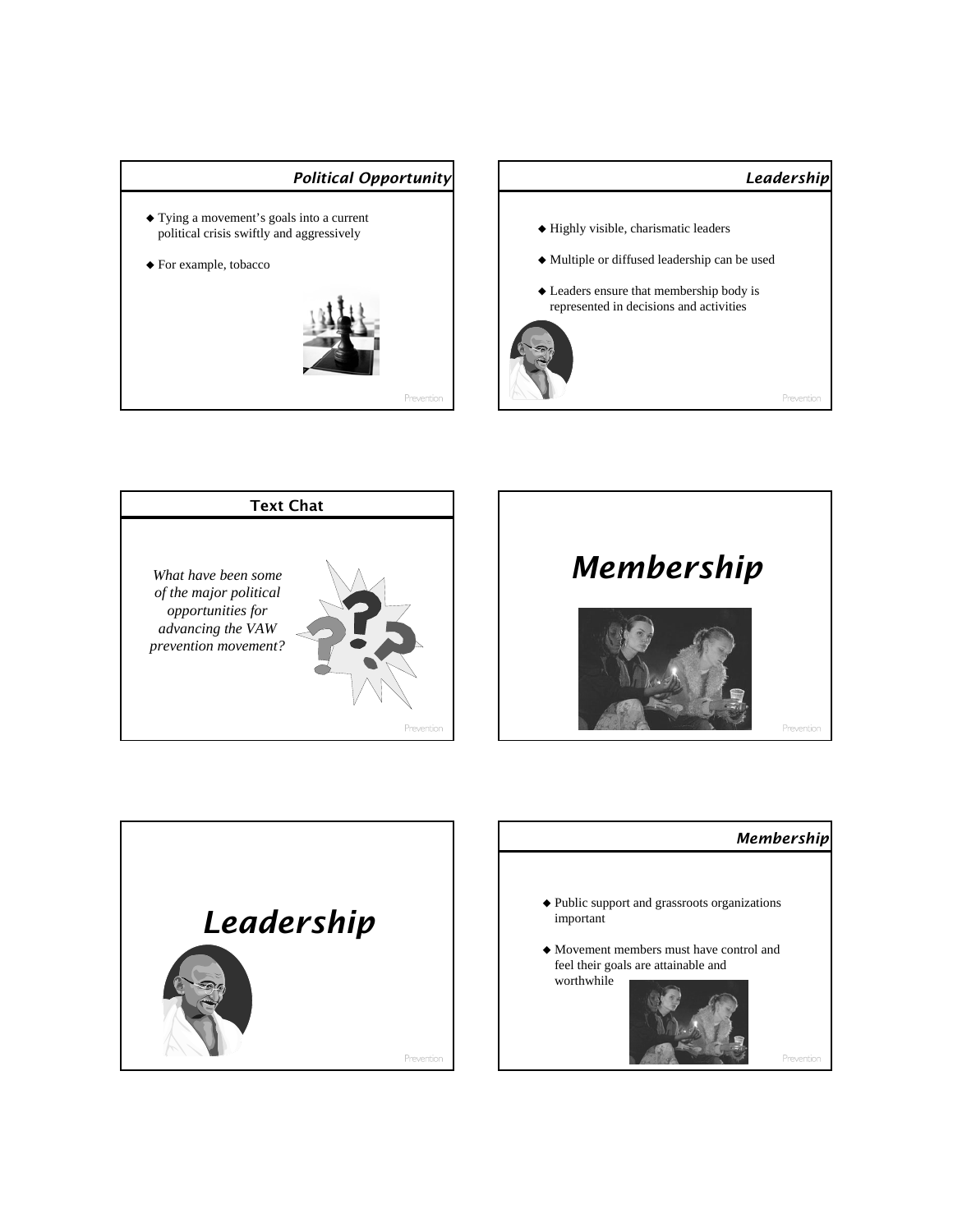



## *Resource Mobilization*  $\blacklozenge$  Have the key elements in place that are needed to take advantage of political opportunities  $\blacklozenge$  Tangible: Funds, space, access to mailing lists  $\blacklozenge$  Intangible: Organizational experience, scientific expertise, social and political contacts Text Chat *In the VAW prevention movement, what kinds of frames would be useful for expanding into a primary prevention direction?*

Human Resources



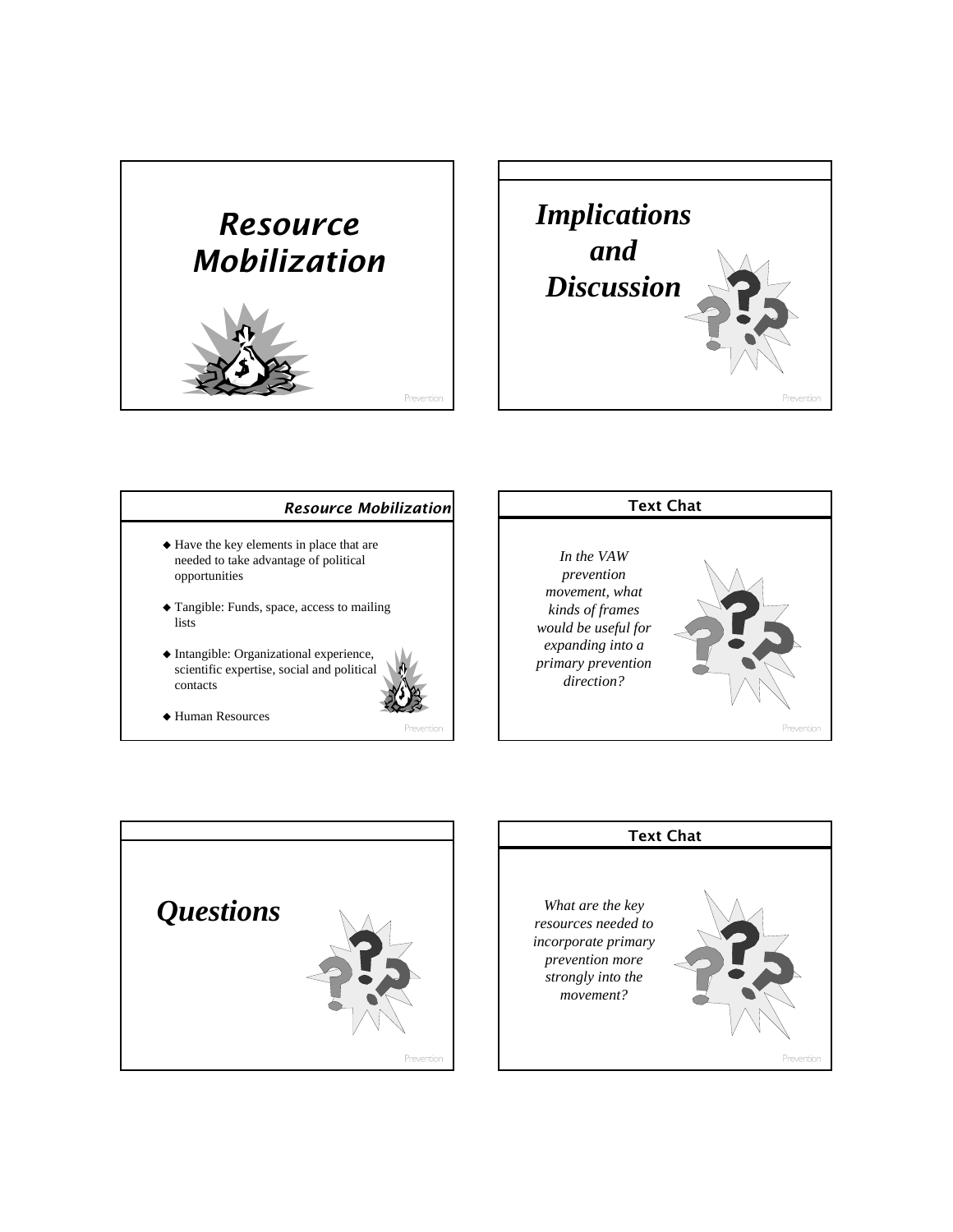